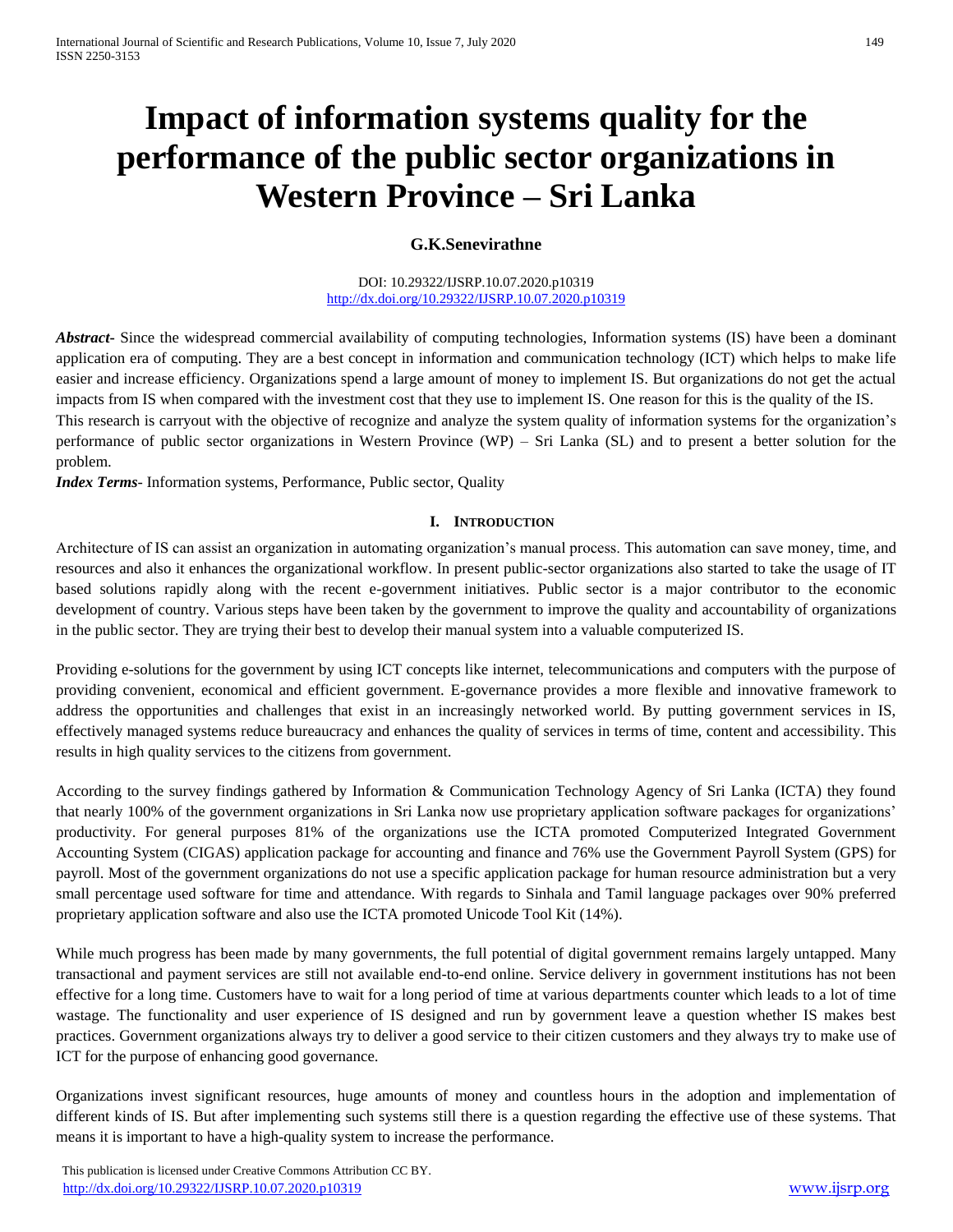International Journal of Scientific and Research Publications, Volume 10, Issue 7, July 2020 150 ISSN 2250-3153

There is empirical evidence that organizations are confronted with many IS management problems and issues such as little integration or coordination between IS (Menon, Lee & Eldenburg, 2012) and poor quality of information products including lack of consistency (Yang and Papazoglou, 2012), duplication (Basili and Caldiera, 2010), and out-of-date information (Bernstein et al., 2009).

By considering this new technological environment with the increased need for better IS, this study will seek to establish how the system quality of IS affects for the performance of the government organizations under the system quality dimension. System quality is the independent variable and organization performance was identified as the dependent variable. Following are the hypothesis between dependent variable and independent variable.

Hypotheses 1 (H1): There is a positive impact of System Quality of the IS on organization performance. Hypotheses 2 (H0): There is no impact of System Quality of the IS on organization performance.

## **II. RESEARCH ELABORATIONS**

As this research is to find the impact, quantitative methods of collecting data is used. The data collection survey is done using a structured questionnaire and distributed among government employees in Western Province. The questionnaire consists of nearly 10 questions. They are based on the quality issues of the IS such as user-friendly, reliability and speed. Questions were prepared in both Sinhala and English to avoid the inconvenience of understanding. Likert scale of 1-5 was use (Strongly Agree, Agree, Neutral, Disagree and Strongly Disagree) to get the response of the users.

Target Population of the research is 200 IS users in the Public-Sector organization in  $WP - SL$ . From that 180 was filtered according to the accuracy and the non-probability sampling method. The responses for the surveys is being collected within two weeks.

When distributing the questionnaire, the data was collected in two ways, which are by using paper-pencil questionnaires and internetbased questionnaires. Paper-pencil questionnaire data collection method was use to collect data from employees who didn't had a proper knowledge to use the internet-based questionnaire because they were not familiar with the new internet techniques.

To analyze the data obtained from questionnaire, univariate and bivariate analysis were used. Data analysis software, statistical package for social sciences (SPSS) was used to analyze responses. The independent and dependent variable of this research model were measured by using questionnaire with five-point Likert scale ranging from "Strongly Agree" to "Strongly Disagree". And as mentioned in below table points were allocated from 1 to 5 respectively for all positive questions in the questionnaire.

| <b>Variable</b>          | <b>Levels of measurement</b> |
|--------------------------|------------------------------|
| <b>Strongly Agree</b>    | 5                            |
| Agree                    |                              |
| Neutral                  | 3                            |
| Disagree                 | 2                            |
| <b>Strongly Disagree</b> |                              |

|  |  | Table 1: Scale for Statements |
|--|--|-------------------------------|
|  |  |                               |

The mean value of the five-point scale was 03 (i.e.  $\{1+2+3+4+5\}/5=3$ ). Therefore, this mean value was taken as the deciding factor for the impact of the IS. So, the decision rules can be defined as below.

## **Information System**

Let "X" be the average score of the respondents for impact of IS.  $\cdot$ If "X" > 3, then the impact of Information System is High.  $\bullet$ If "X" = 3, then the impact of Information System is Satisfactory. •If "X" <3, then the impact of Information System is Low.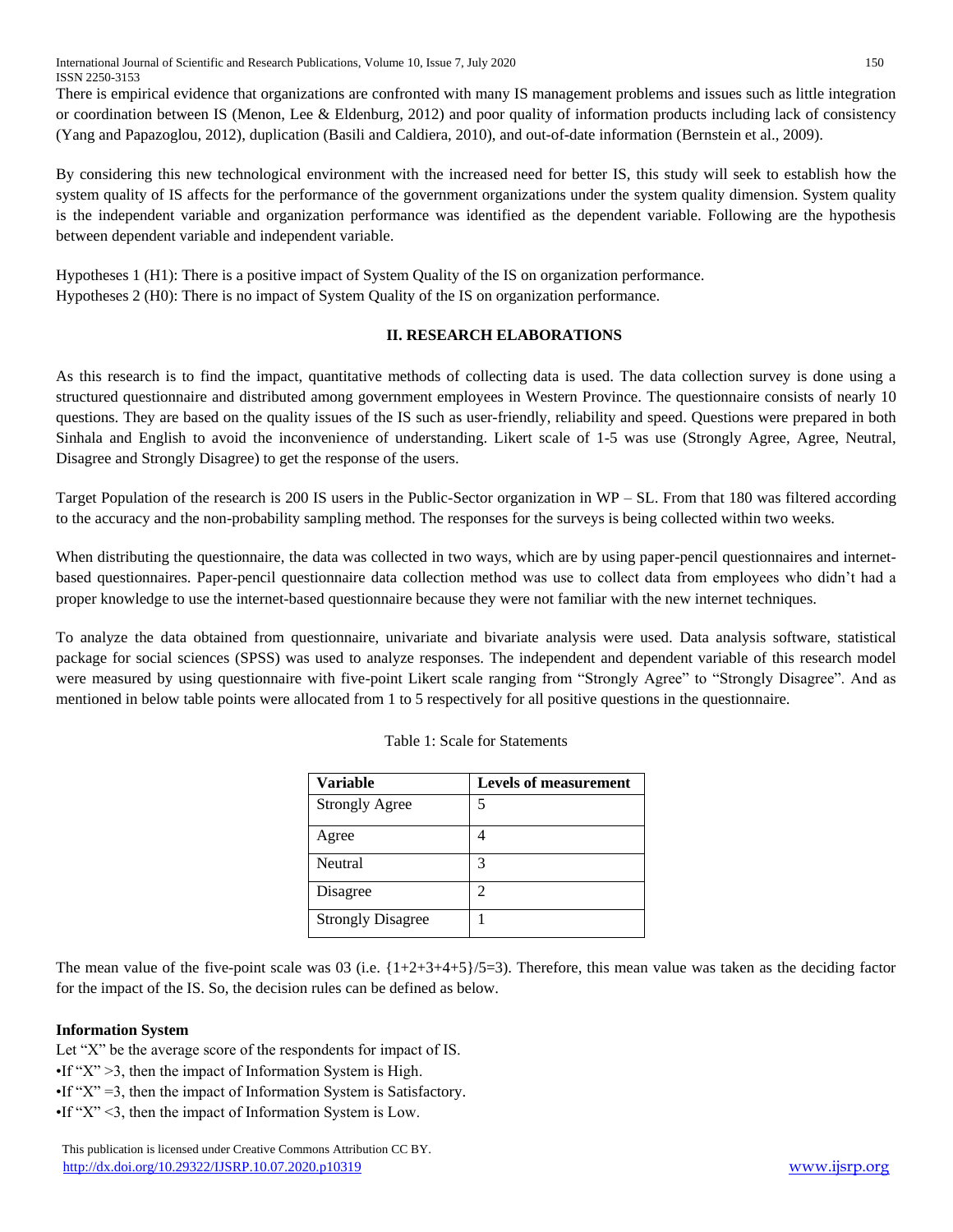#### **Organizational Performance**

Let "Y" the average score of the respondents for Organizational Performance. •If "Y" <3, then the employee Organizational Performance is Poor. •If "Y" =3, then the employee Organizational Performance is Satisfactory. •If "Y" >3, then the employee Organizational Performance is Good.

#### **III. RESULTS OR FINDINGS**

#### **Frequency Distribution Analysis for the System Quality**

As indicated in the below table, the mean value of the distribution of system quality is 3.75. Since it is higher than 3, it can be said that system quality is "High" according to the decision rules. Therefore it can be identified as the performance of the public-sector organizations have high level of System Quality in their Information Systems. The skewness and Kurtosis of the distribution is -0.416 and 0.034 respectively, which indicates that the data recorded for the System Quality are approximately normally distributed.

Table 2: Frequency Distribution Analysis for the System Quality

| <b>Statistics</b>             |         |          |  |  |
|-------------------------------|---------|----------|--|--|
| <b>System Quality</b>         |         |          |  |  |
| N                             | Valid   | 180      |  |  |
|                               | Missing | 0        |  |  |
| Mean                          |         | 3.75     |  |  |
| Std. Error of Mean            |         | 0.074    |  |  |
| Median                        |         | 3.83     |  |  |
| Mode                          | 4       |          |  |  |
| <b>Std. Deviation</b>         | 0.664   |          |  |  |
| Variance                      | 0.441   |          |  |  |
| <b>Skewness</b>               |         | $-0.416$ |  |  |
| <b>Std. Error of Skewness</b> | 0.269   |          |  |  |
| Kurtosis                      | 0.034   |          |  |  |
| <b>Std. Error of Kurtosis</b> |         | 0.532    |  |  |
| Minimum                       | 2       |          |  |  |
| Maximum                       | 5       |          |  |  |

#### **Frequency Distribution Analysis for the Organizational Performance**

As indicated the below, the mean value of the distribution of Organizational Performance is 3.72. Since it is higher than 3, it can be said that Organizational Performance is "High" according to the decision rule. Therefore, it can be identified as public-sector organizations have high level of Organizational Performance by using Information Systems. The skewness and Kurtosis of the distribution is -0.509 and 0.147 respectively, which indicates that the data of recorded for the Organizational Performance are approximately normally distributed.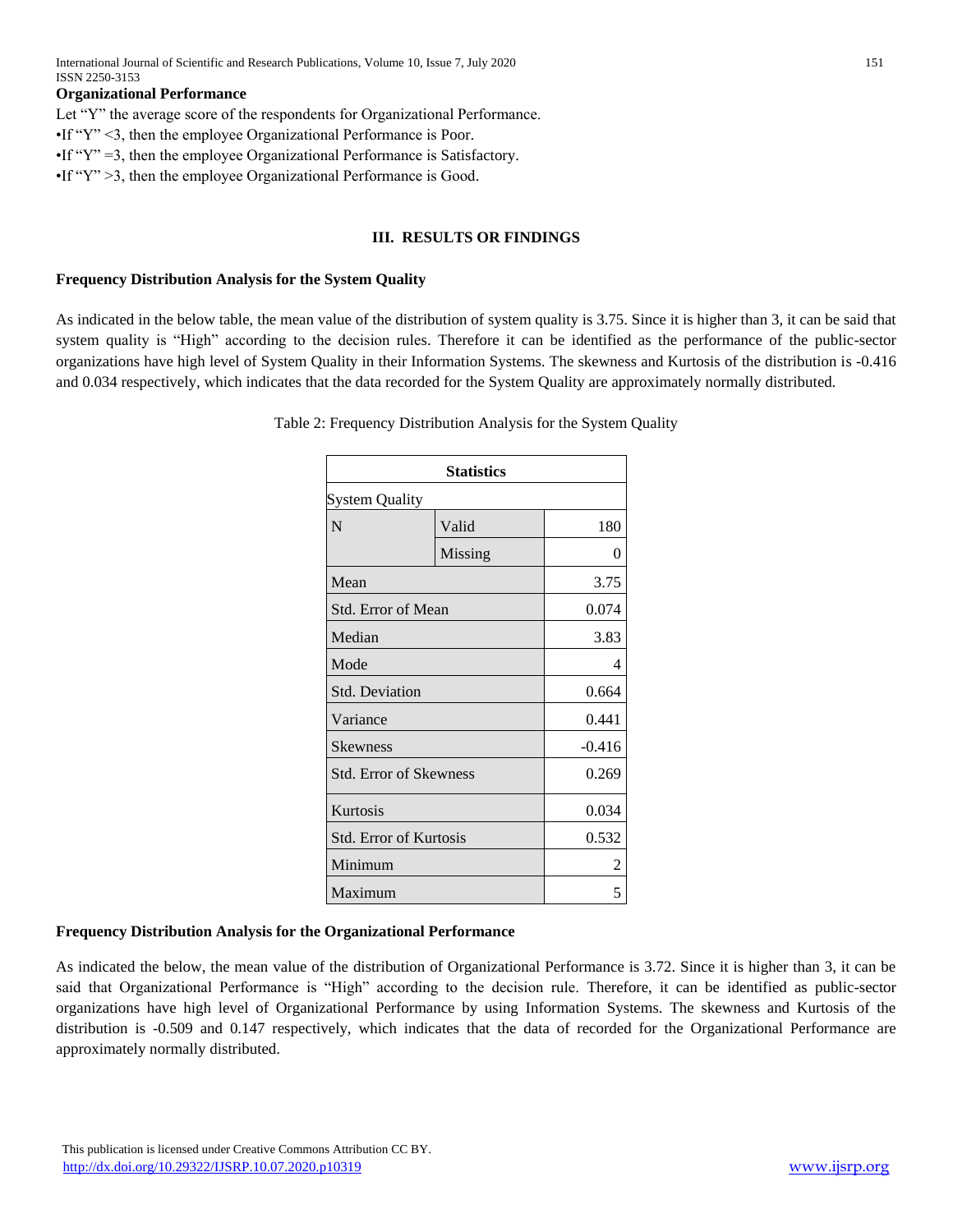| <b>Statistics</b>                 |          |       |  |  |
|-----------------------------------|----------|-------|--|--|
| <b>Organizational Performance</b> |          |       |  |  |
| N                                 | Valid    | 180   |  |  |
|                                   | Missing  | 0     |  |  |
| Mean                              |          | 3.72  |  |  |
| Std. Error of Mean                |          | 0.083 |  |  |
| Median                            | 3.83     |       |  |  |
| Mode                              | 4        |       |  |  |
| <b>Std. Deviation</b>             | 0.743    |       |  |  |
| Variance                          | 0.552    |       |  |  |
| Skewness                          | $-0.509$ |       |  |  |
| <b>Std. Error of Skewness</b>     | 0.269    |       |  |  |
| Kurtosis                          | 0.147    |       |  |  |
| <b>Std. Error of Kurtosis</b>     | 0.532    |       |  |  |
| Minimum                           | 2        |       |  |  |
| Maximum                           |          |       |  |  |

Table 3: Frequency Distribution for the Dimensions of Organizational Performance

#### **Simple Regression between System Quality and Organizational Performance.**

To perform bivariate analysis, correlation analysis and the simple regression analysis were used. These two types of bivariate analysis methods were used to identify whether there is any relationship between the Quality of the Information System and Organizational Performance.

Table 0: Model Summary of System Quality

| <b>Model Summary</b> |                      |          |                          |                            |
|----------------------|----------------------|----------|--------------------------|----------------------------|
| Model                | R                    | R Square | <b>Adjusted R Square</b> | Std. Error of the Estimate |
|                      | $0.734$ <sup>a</sup> | 0.539    | 0.533                    | 0.508                      |

a. Predictors: (Constant), System Quality

As Table 4, the analysis suggested that R square value was 0.539 express that 53.9% of the variance of the Organizational Performance explained by the System Quality.

| <b>ANOVA</b> <sup>a</sup> |            |                |    |             |        |                   |
|---------------------------|------------|----------------|----|-------------|--------|-------------------|
|                           | Model      | Sum of Squares | df | Mean Square | F      | Sig.              |
|                           | Regression | 23.485         |    | 23.485      | 91.077 | .000 <sup>b</sup> |
|                           | Residual   | 20.113         | 78 | 0.258       |        |                   |
|                           | Total      | 43.599         | 79 |             |        |                   |

Table 5: ANOVA<sup>a</sup> of System Quality

a. Dependent Variable: Organizational Performance

b. Predictors: (Constant), System Quality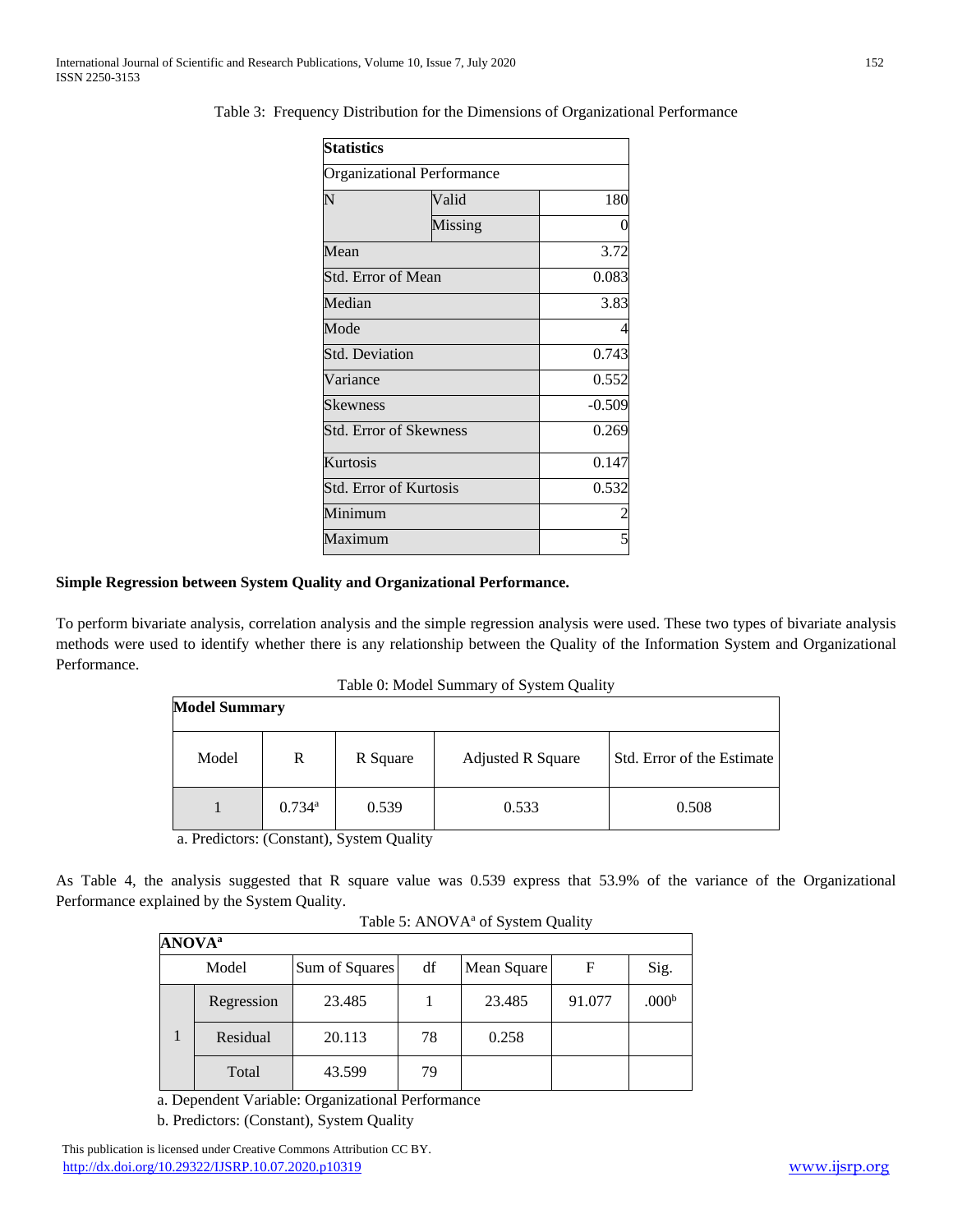As seen in the Table 5, the F value is 91.077, which is significant  $5\%$  (p=0.000), which suggests that System Quality have significantly explained 53% of the variance of Organizational Performance.

| <b>Coefficients<sup>a</sup></b> |                       |                                |            |                              |       |       |
|---------------------------------|-----------------------|--------------------------------|------------|------------------------------|-------|-------|
| Model                           |                       | Unstandardized<br>Coefficients |            | Standardized<br>Coefficients |       | Sig.  |
|                                 |                       | B                              | Std. Error | Beta                         |       |       |
|                                 | (Constant)            | 0.645                          | 0.327      |                              | 1.971 | 0.052 |
| 1                               | <b>System Quality</b> | 0.821                          | 0.086      | 0.734                        | 9.543 | 0.000 |

| Table 6: Coefficients <sup>a</sup> of System Quality |  |
|------------------------------------------------------|--|
|                                                      |  |

a. Dependent Variable: Organizational Performance

According to table 6 regression equation of System Quality and Organizational Performance in Public-Sector Organizations in WP, Sri Lanka is:

Organizational Performance = 0.645+ 0.821 (System Quality)

The b value of the equation, the gradient of the regression, is  $0.821$ , which is significant at 1% (significant = 0.000). It indicates when the System Quality will increase by one unit, Organizational Performance will increase by 0.821.

According to above table, the results impact on System Quality and Organizational Performance in Public-Sector Organizations – WP, SL, the regression coefficient is 0.734, which is significant at 1% (p=0.000). Therefore, according to the results, hypothesis is accepted Hence the data support the hypothesis that there is a positive impact on System Quality and Organizational Performance in Public-Sector Organizations – WP, SL.

## **IV. CONCLUSIONS**

Findings of this research proved that the system quality of the IS positively impacts on the organization performance. Even though public-sector organizations are considered to be low performing organizations it is clear that IS are a critical success factor to increase the performance of the public-sector organizations in Sri Lanka. According to the findings of the research, there is no negative impact of IS on organization performance. That means IS are better than manual or traditional data storing methods and IS are a significant element to improve the organizational performance. Based the research findings of the study, following recommendations will extremely useful when developing systems to public sector organizations in Sri Lanka. An organization can use IS to increase their performance if they consider these factors.

Moreover, these kinds of software need accounting knowledge otherwise it is difficult to understand. Hence, recommendation is to use customized software that is developed for organization purpose instead of using readymade systems. According to Pushpakumara et al. (2014) attempts aimed at improving the IS success at public sector organizations need to focus on developing a central ICT policy and adopting consistent and interoperable solutions rather than ad hoc locally.

In order to improve the system quality of an IS, software provider has the responsibility of making user-friendly systems with good user interfaces. If the user interface is eye-catching then the intention to use the system become high. Because most of the government employees are senior citizens, it is important to make interfaces in clear and understandable manner. For the system to be reliable, both the user and the vendor must have the understanding of requirements. Additionally, a common framework for software lifecycle process must be developed. It is recommended to involve top executives in the organization to ensure the system is with the preferred requirements (Hironishi 2008). According to Torkestani and Mazloomi (2014) recommendation for forming a task force of IT professionals to implement the system with the latest technological advances was mentioned in their research.